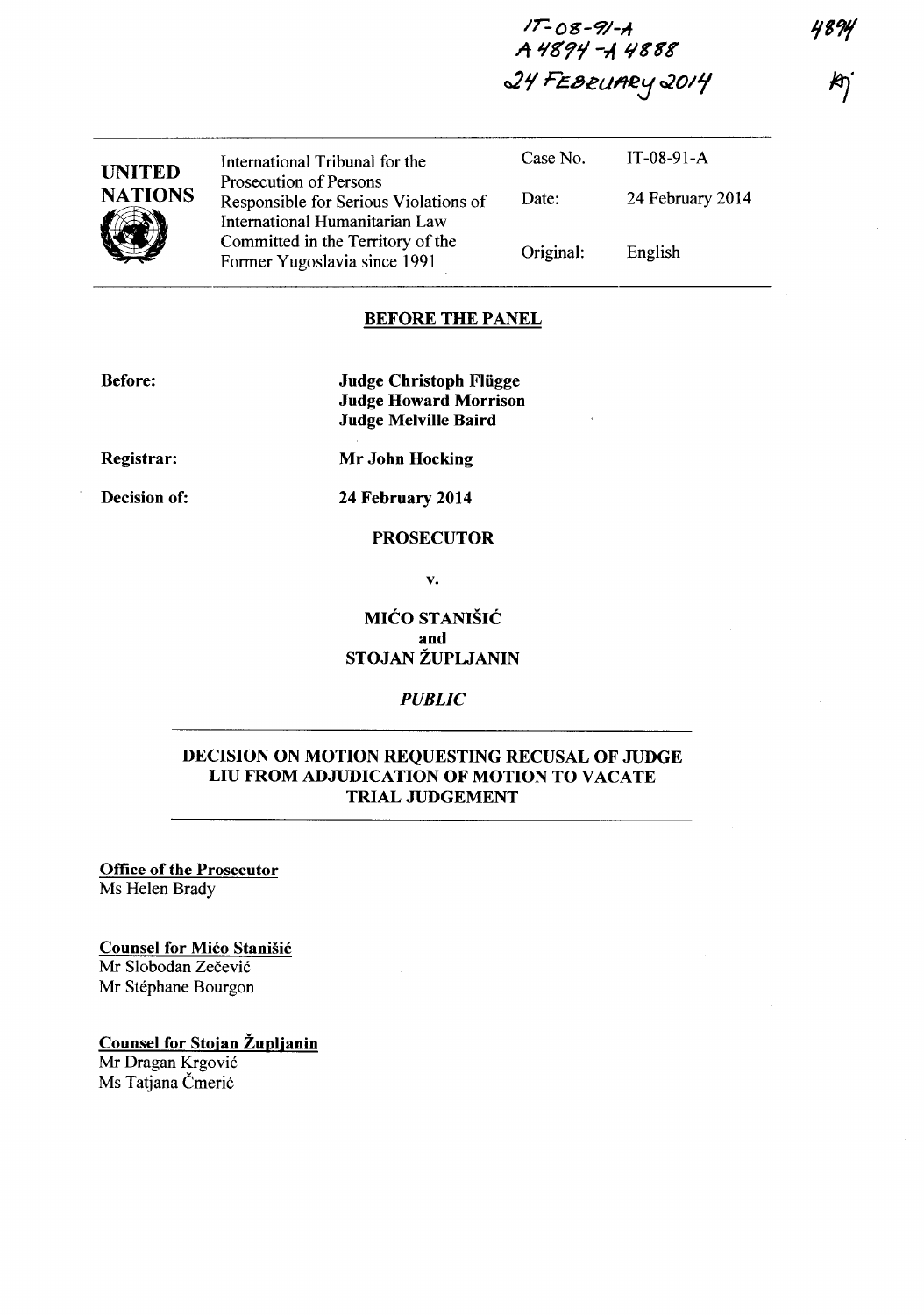# A. **PROCEDURAL HISTORY**

1. On 27 March 2013, the Trial Chamber in the *Stanisic and Zupljanin* case issued a judgement sentencing Stojan Župljanin and Mićo Stanišić to 22 years imprisonment *("Stanišić and Župljanin* Judgement").<sup>1</sup>

2. On 28 August 2013, a chamber convened by order of the Acting President decided by majority, Judge Liu Daqun dissenting, to disqualify Judge Frederik Harhoff as a Judge in the *Prosecutor* v. *Seselj* case. 2

3. On 21 October 2013, the Zupljanin Defence filed a motion requesting "recusal" of Judge Liu Daqun ("Judge Liu") from adjudication of a motion filed by the same Defence team to vacate the *Stanišić and Župljanin* Judgement.<sup>3</sup>

4. The Prosecution filed a response addressing the Motion for Recusal on 25 October 2013.<sup>4</sup> On 28 October 2013, Župljanin Defence filed a reply.<sup>5</sup> On 29 October 2013, the Stanišić Defence also filed a reply to the Prosecution Response whereby it joined the Motion for Recusal.<sup>6</sup>

5. By decision of 3 December 2013, the Acting President denied the Motion for Recusal.<sup>7</sup> On 13 December 2013, the Zupljanin Defence filed a request for appointment of a panel to adjudicate the Motion for Recusal, to which the Prosecution responded on 20 December 2013.<sup>8</sup> On 23 December 2013, the Stanišić Defence joined the Motion for Recusal, adopting the submissions by

*Prosecutor v. Stanisit and Zupljanin,* Case No. IT -08-91-T, Judgement.

 $\overline{2}$ *Prosecutor v. Šešelj*, Case No. IT-03-67-T, Decision on Defence Motion for Disqualification of Judge Frederik Harhoff and Report to the Vice-President, and Dissenting Opinion of Judge Liu, 28 August 2013 ("Decision on Harhoff Disqualification").

 $\overline{\mathbf{3}}$ Stojan Zupljanin's Motion Requesting Recusal of Judge Liu Daqun from Adjudication of Motion to Vacate Trial Judgement, 21 October 2013 ("Motion for Recusal"); Stojan Zupljanin's Motion to Vacate Trial Judgement, 21 October 2013 ("Motion to Vacate the Trial Judgement").

Prosecution Consolidated Response to Stanišić's Motions for Mistrial and Provisional Release, and Župljanin's Motions to Vacate Trial Judgement, for Recusal of Judge Liu and Provisional Release, 25 October 2013 ("Prosecution Response").

Stojan Zupljanin's Reply to Prosecution's Response to Motions to Vacate Trial Judgement, Provisional Release and for Recusal of Judge Liu Daqun, 28 October 2013 ("Zupljanin Reply").

<sup>6</sup>  Consolidated Reply on Behalf of Mico Stanisic to Prosecution Consolidated Response with Confidential Annexes A & B, 29 October 2013, paras. 31-34.

Decision on Motion Requesting Recusal, 3 December 2013 ("Decision on Motion for Recusal"), paras 23-24.

Zupljanin Defence Request for Appointment of a Panel To Adjudicate the Request for Disqualification of Judge Liu Daqun, 13 December 2013; Prosecution Response to Zupljanin Request for Appointment of a Panel, 20 December 2013.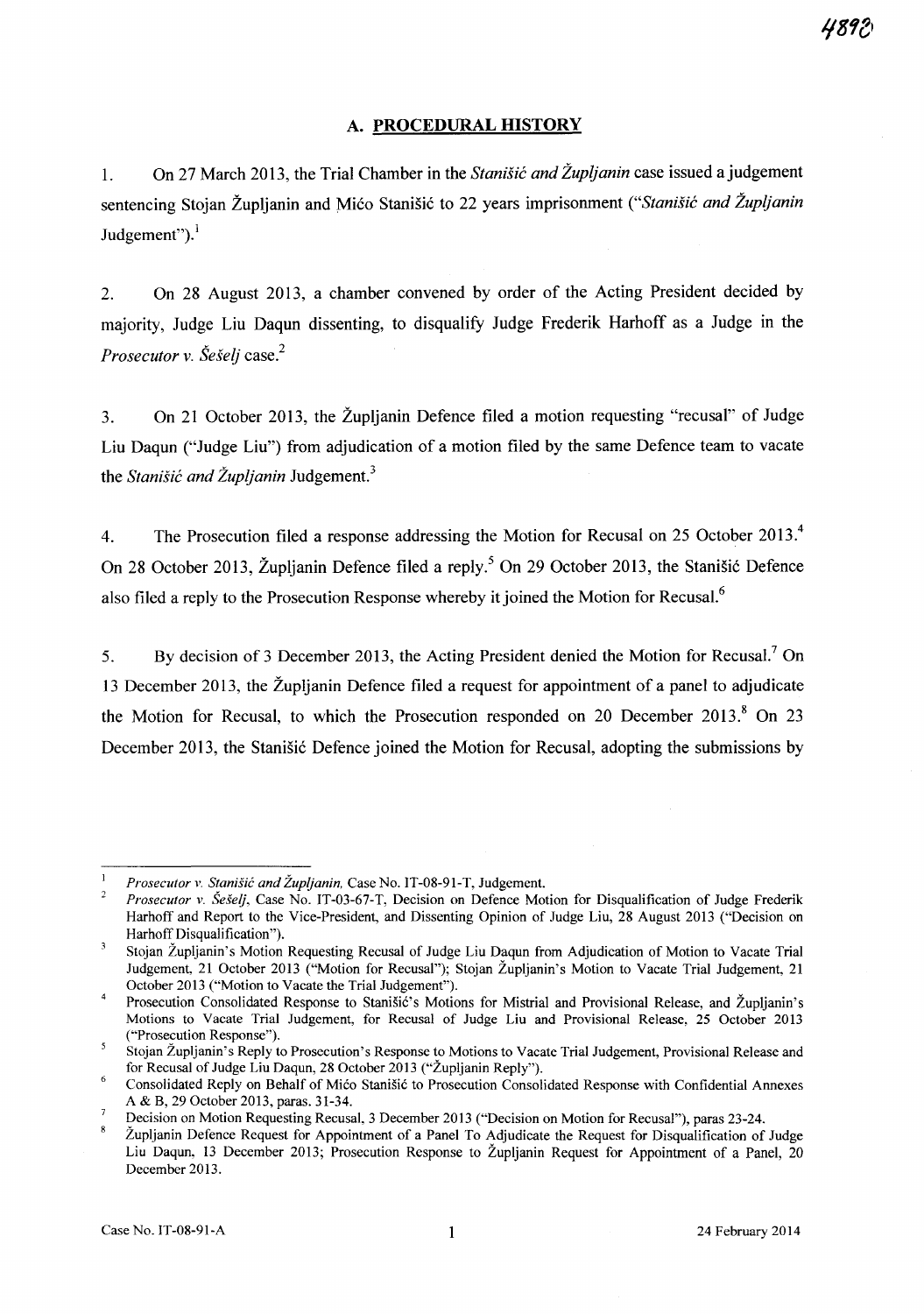the Župljanin Defence.<sup>9</sup> The Stanišić and Župljanin Defence shall be collectively referred to as "the Defence", hereinafter.

6. On 7 February 2014, the Acting President of the Tribunal appointed a panel of three Judges to consider the merits of the Motion for Recusal ("Panel").<sup>10</sup>

7. On 19 February 2014, the Defence submitted a motion requesting leave to file three supplemental authorities in support of the request for the Motion for Recusal.<sup>11</sup> In accordance with the Practice Direction on the procedure for filing written submissions during appeal proceedings, the Panel considers this filing as untimely and exercises its discretion to reject it.<sup>12</sup>

## B. SUBMISSIONS OF THE PARTIES

8. The Defence seeks the recusal of Judge Liu on the basis that he served on the bench of a special chamber which ruled on Judge Frederik Harhoff's disqualification from the *Seselj* case and dissented from the majority's finding that Judge Harhoff demonstrated an appearance of bias in favour of conviction of the accused in that case.<sup>13</sup> As such, the Defence argues that Judge Liu is not in a position to adjudicate the matter of vacating the Trial Judgement in the *Stanisii: and Zupljanin*  case "without being predisposed to a particular outcome, and without an unacceptable appearance of bias arising," given that Judge Harhoff served on the bench of that Trial Chamber.<sup>14</sup> The Defence submits that the request for Judge Liu's recusal is based on his previous judicial determination of essentially the same matter now pending before the Appeals Chamber, namely, whether Judge Harhoff is to be disqualified for bias because of the views expressed in his email of 6 June 2013.<sup>15</sup> The Defence asserts, further, that the "limited scope and substantial correlation of issues between the disqualification of Judge Harhoff in the Sesetj case, and the disqualification of Judge Harhoff

 $\overline{9}$ Motion on Behalf of Mićo Stanišić Joining Župljanin Defence Request for Appointment of a Panel to Adjudicate the Request for Disqualification of Judge Liu Daqun, 23 December 2013, paras 14-15.

<sup>&</sup>lt;sup>10</sup> Decision on Župljanin Defence Request for Appointment of a Panel to Adjudicate the Request for Disqualification of Judge Liu Daqun, 7 February 2014.

II Zupljanin Submission of Supplemental Authorities in Support of his request for disqualification of Judge Liu Daqun, 19 February 2014. The Stanišić Defence joined this filing. *See Stanišić Motion on behalf of Mićo Stanišić* Joining Zupljanin Submission of Supplemental Authorities in Support of his Request for Disqualification of Judge Liu Daqun, 21 February 2014.

<sup>&</sup>lt;sup>12</sup> Practice Direction on Procedure for the Filing of Written Submissions in Appeal Proceedings Before the International Tribunal, IT/155 Rev. 4, 4 April 2012, paras 12-14, 20.

<sup>13</sup>*See* Decision on Harhoff Disqualification, Dissenting Opinion of Judge Liu; Decision on Prosecution Motion for Reconsideration of Decision on Disqualification, Requests for Clarification, and Motion on Behalf of Stanišić and Župljanin, 7 October 2013, Dissenting Opinion of Judge Liu.

<sup>&</sup>lt;sup>14</sup> Motion for Recusal, para. 1.<br><sup>15</sup> Župlianin Benly, para. 8

Župljanin Reply, para. 8.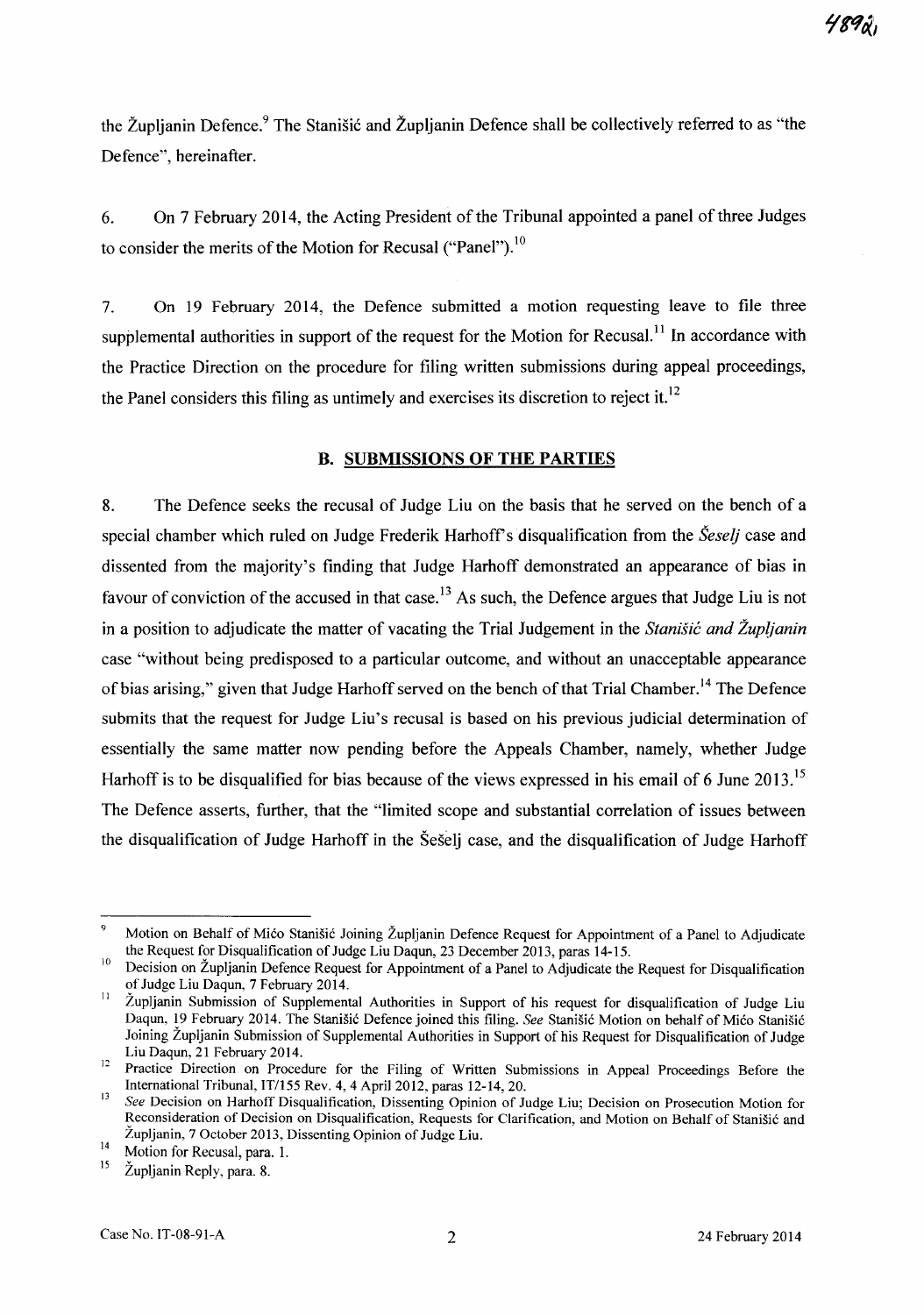4891

requested in this case," gives rise to a reasonable apprehension that Judge Liu would be biased by way of prejudgement. $16$ 

9. The Prosecution argues that the Defence's asserted grounds for Judge Liu's recusal ignores the relevant case law: that a judge should not be disqualified from hearing a case merely because he or she previously dealt with evidence related to the same facts in other cases; and that the question is not whether the judge will decide an issue in the same way he or she decided it previously, but whether the judge will "'bring an impartial and unprejudiced mind to the issues in the present case" as cited in the Tribunal's jurisprudence.<sup>17</sup>

# C. APPLICABLE LAW

10. Articles 20(1) and 21(2) of the Statute of the Tribunal ("Statute") enshrine the right of an accused to a fair trial. In this context, Article 13 of the Statute pronounces on the impartiality and integrity of Tribunal Judges.<sup>18</sup> Rule 15 of the Rules of Procedure and Evidence ("Rules") provides, moreover, that:

- (A) A Judge may not sit on a trial or appeal in any case in which the Judge has a personal interest or concerning which the judge has or has had any association which may affect his or her impartiality. The Judge shall in any such circumstance withdraw, and the President shall assign another Judge to the case
- (B) (i) Any party may apply to the Presiding Judge of a Chamber for the disqualification and withdrawal of a Judge of that Chamber from a trial or appeal upon the above grounds. The Presiding Judge shall confer with the Judge in question and report to the President.

(ii) Following the report of the Presiding Judge, the President shall, if necessary, appoint a panel of three Judges drawn from other Chambers to report to him its decision on the merits of the application. If the decision is to uphold the application, the President shall assign another Judge to sit in the place of the Judge in question.

(iii) The decision of the panel of three Judges shall not be subject to interlocutory appeal.

(iv) If the Judge in question is the President, the responsibility of the President in accordance with this paragraph shall be assumed by the Vice-President or, if he or she is not able to act in the application, by the permanent Judge most senior in precedence who is able to act.

11. The Appeals Chamber has observed that there is a presumption of impartiality attached to a Judge, and that a high threshold has to be attained in order for that presumption to be rebutted.<sup>19</sup> Before a Judge can be disqualified, a reasonable apprehension of bias by reason of prejudgment

 $\frac{16}{17}$  Župljanin Reply, para. 12.

<sup>&</sup>lt;sup>17</sup> Prosecution Response, paras 14-15.

<sup>18</sup>*Prosecutor* v. *Furundiija,* Case No. IT-95-17/l-A, Judgement, 21 July 2000 *("Furundiija* Appeal Judgement"), para. 177.

<sup>19</sup>*Furundiija* Appeal Judgement, paras 196-197.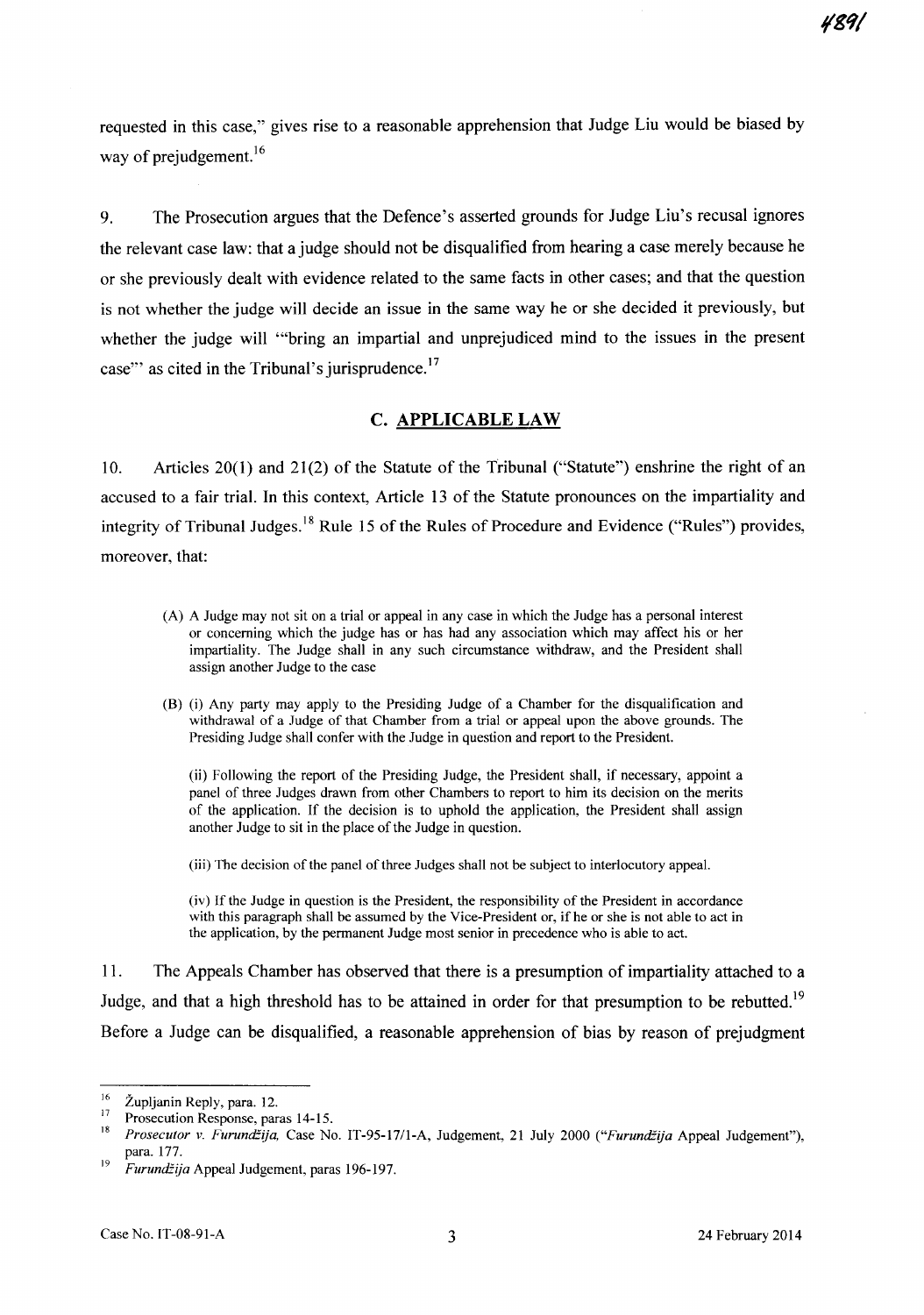must be "firmly established".<sup>20</sup> This high threshold is required, according to the Appeals Chamber, because "just as any real appearance of bias of (sic) the part of a judge undermines confidence in the administration of justice, it would be as much of a potential threat to the interests of the impartial and fair administration of justice if judges were to disqualify themselves on the basis of unfounded and unsupported allegations of apparent bias."<sup>21</sup>

12. The Appeals Chamber has held that a Judge is not impartial if it is shown that actual bias exists or, *inter alia,* there is an unacceptable appearance of bias if the circumstances would lead a reasonable observer, properly informed, to reasonably apprehend bias.<sup>22</sup> A "reasonable observer" must be "an infonned person, with knowledge of all the relevant circumstances, including the traditions of integrity and impartiality that fonn a part of the background and apprised also of the fact that impartiality is one of the duties that Judges swear to uphold".<sup>23</sup> In circumstances where a Judge's involvement in earlier proceedings is relied upon as a ground to establish a reasonable apprehension of bias, the requisite test, as recognized by the Tribunal's jurisprudence, is whether a reasonable observer, as defined above, would be of the view that the Judge in question "might not bring an impartial and unprejudiced mind to the issues".<sup>24</sup> The test is not whether the Judge would merely decide the issues in the same way as they were decided in earlier proceedings.<sup>25</sup>

## D. DISCUSSION

13. As a preliminary matter, the Panel agrees with the conclusion of the Acting President that the nature of the Defence request is for disqualification of Judge Liu, governed by Rule 15(B), and not recusal, governed by Rule 15(A) of the Rules.<sup>26</sup> The Panel will therefore discuss the merits of the Motion for Recusal pursuant to Rule 15(B) of the Rules.

14. The Panel recalls that the majority of the special chamber, in its decision to disqualify Judge Harhoff as a trial Judge in the *Seselj* case, found that there existed an unacceptable appearance of bias in that case, namely, a bias held by Judge Harhoff in favour of a conviction of the accused in that case.27 Judge Liu, in his dissent, disagreed with the reasoning of the Majority in that, *inter alia,*  it failed to properly apply the "reasonable observer" test and did not sufficiently consider

 $\frac{20}{21}$  *Ibid.* 

<sup>&</sup>lt;sup>21</sup> Prosecutor v. *Delalić et al.*, Case No. IT-96-21-A, Judgement, 20 February 2001, para. 707.

*<sup>22</sup> Furundiija* Appeal Judgement, paras 189-190.

*<sup>23</sup> Furundiija* Appeal Judgement, para. 190.

*Prosecutor v. Brdanin and Talić*, Case No. IT-99-36-PT, Decision on Application by Momir Talić for the Disqualification and Withdrawal of a Judge, 18 May 2000, para. 19.

 $\frac{25}{26}$  *Ibid.* 

<sup>&</sup>lt;sup>26</sup> Decision on Motion for Recusal, para. 18.<br><sup>27</sup> Decision on Harboff Discuplification, para.

Decision on Harhoff Disqualification, para. 14.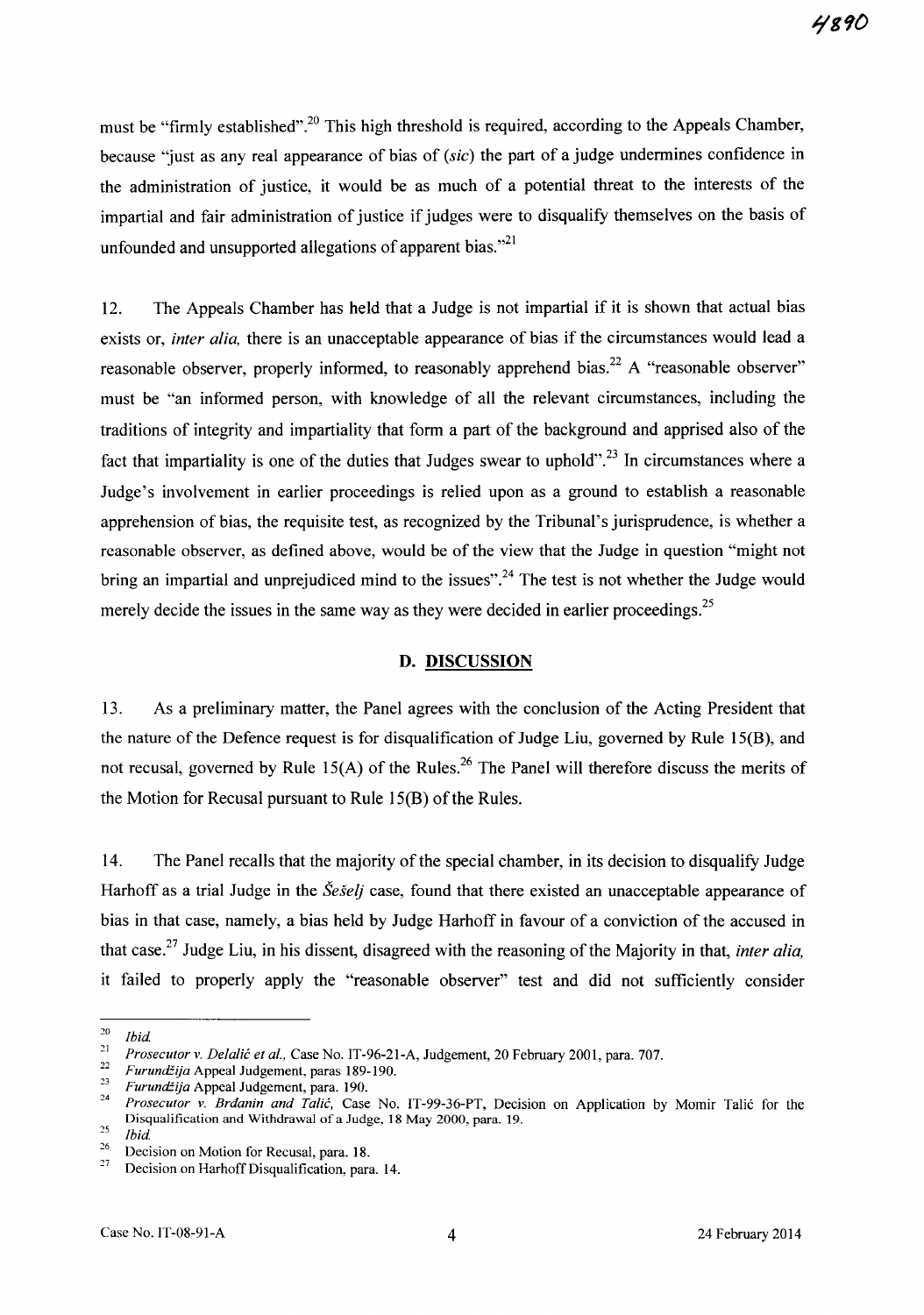circumstances such as the high eligibility standard for Judges as embodied in Article 13 of the Statute such that the strong presumption of impartiality was rebutted.<sup>28</sup>

15. The Panel considers as insubstantial the argument of the Defence that Judge Liu, having disagreed with the majority in the decision to disqualify Judge Harhoff as a Judge in the *Seselj* case, is not in a position to adjudicate the Motion to vacate the Trial Judgement without an unacceptable appearance of bias. The Panel, in this context, considers that Judge Liu's position on the bench ofa special chamber deciding on the matter of Judge Harhoff's disqualification in the *Seselj* case at trial level must be distinguished from his adjudication of the Motion to Vacate the Trial Judgement in the *Stanišić and Župljanin* case as a member of the Appeals Chamber. In this latter capacity Judge Liu is not, as the Defence argues, dealing with the issue of disqualification of Judge Harhoff as such.<sup>29</sup> Notwithstanding the fact that the basis for the disqualification of Judge Harhoff may be a relevant factor when considering the Motion to Vacate the Trial Judgement, the Panel finds that consideration of this factor does not of itself constitute a circumstance which would lead a reasonable and informed observer to be of the view that Judge Liu might not bring an impartial and unprejudiced mind to the issues to be adjudicated in that motion.

16. The Panel concludes that the Defence has not demonstrated, as required, a reasonable apprehension of bias on the part of Judge Liu from the standpoint of a reasonable observer. It is not convinced by the submissions of the Defence that Judge Liu, having previously dissented on the issue of disqualification of Judge Harhoff, would be unable to impartially decide on the Motion to Vacate the Trial Judgement. In this respect, the Panel concurs with the reasoning set out by the Acting President in his Decision on Motion for Recusal in that a motion to vacate a trial judgement involves issues that need not be addressed in the context of a motion to disqualify a Judge.<sup>30</sup>

<sup>&</sup>lt;sup>28</sup> Decision on Harhoff Disqualification, Dissenting Opinion of Judge Liu, para. 8.

 $\frac{29}{30}$  Župljanin Reply, para. 12.

Decision on Motion for Recusal, para. 23 and fn. 37.